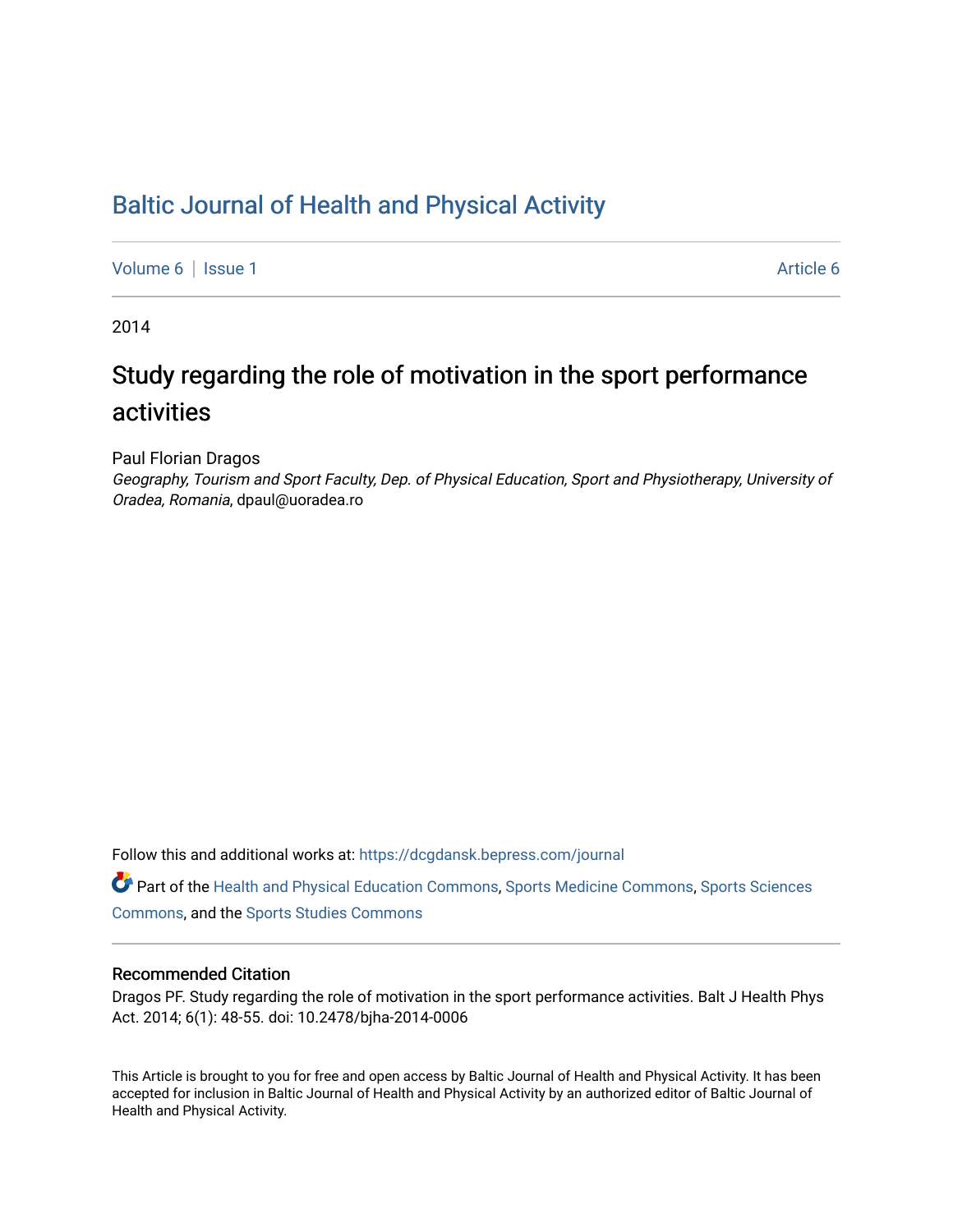

DOI: 10.2478/bjha-2014-0006

|                                                                                                                                    | Study regarding the role of motivation in the<br>sport performance activities                                                                                                                                                                                                                                                                                                    |
|------------------------------------------------------------------------------------------------------------------------------------|----------------------------------------------------------------------------------------------------------------------------------------------------------------------------------------------------------------------------------------------------------------------------------------------------------------------------------------------------------------------------------|
| <b>Authors' Contribution:</b><br>A - Study Design<br>B - Data Collection                                                           | <b>Paul Florian Dragos</b>                                                                                                                                                                                                                                                                                                                                                       |
| C - Statistical Analysis<br>D - Data Interpretation<br>E - Manuscript Preparation<br>F - Literature Search<br>G - Funds Collection | University of Oradea, Oradea, Romania<br>Geography, Tourism and Sport Faculty, Dep. of Physical Education, Sport and<br>Physiotherapy                                                                                                                                                                                                                                            |
|                                                                                                                                    | Key words: motivation, sport, performance, sport management, leadership.                                                                                                                                                                                                                                                                                                         |
|                                                                                                                                    | <b>Abstract</b>                                                                                                                                                                                                                                                                                                                                                                  |
| <b>Background:</b>                                                                                                                 | What does it mean to be motivated? This is a question often formulated by psycholo-<br>gists and other researchers of human behavior. However it is a question which inter-<br>ests more or less managers and coaches, but the produced effects can be determina-                                                                                                                |
| <b>Material/Methods:</b>                                                                                                           | tive for the activity of sports performance at all levels.<br>The present work aims to analyze the measurements in which the actions connected<br>to athletes' motivation, undertaken by sports organizations, influence and support<br>their activities in order to increase performance.<br>For this purpose we used the literature survey, a questionnaire, data analysis and |
|                                                                                                                                    | data processing.<br>This research was conducted on a total of 177 registered athletes from various sports<br>clubs. Stability issues were tracked in the sports club, the conditions in which they<br>operate, the level of motivation in training and competitions, team status, the level of<br>aspiration, the level of appreciation and rewards, etc.                        |
| <b>Results:</b>                                                                                                                    | It is remarkable that the athlete's option for the possibility to achieve high perform-<br>ance constitutes a more important motivator than the opportunity to have greater<br>earning money though financial conditions.                                                                                                                                                        |
| <b>Conclusions:</b>                                                                                                                | The motivation in training shows fluctuations due to factors of sports nature but also<br>material stability, especially influencing athletes' mental comfort.                                                                                                                                                                                                                   |
|                                                                                                                                    | The levels of assessment, communication and reward are important motivational<br>factors with direct effects on the results obtained by athletes both in competition and<br>in training.                                                                                                                                                                                         |
| Word count: 1,461<br>Tables: 0                                                                                                     | Received: November 2013                                                                                                                                                                                                                                                                                                                                                          |

**Corresponding author:** 

**Figures:** 9 **References**: 20

Dr Paul Florian Dragos

University of Oradea, Geography, Tourism and Sport Faculty, Department of Physical Education, Sport and Physiotherapy, Oradea, Romania B-dul Dacia, Nr. 58, Bl.U2, Ap.42, Oradea, Bihor, Romania

tel.+40745610669 e-mail: dpaul@uoradea.ro

**Accepted:** January 2014 **Published:** March 2014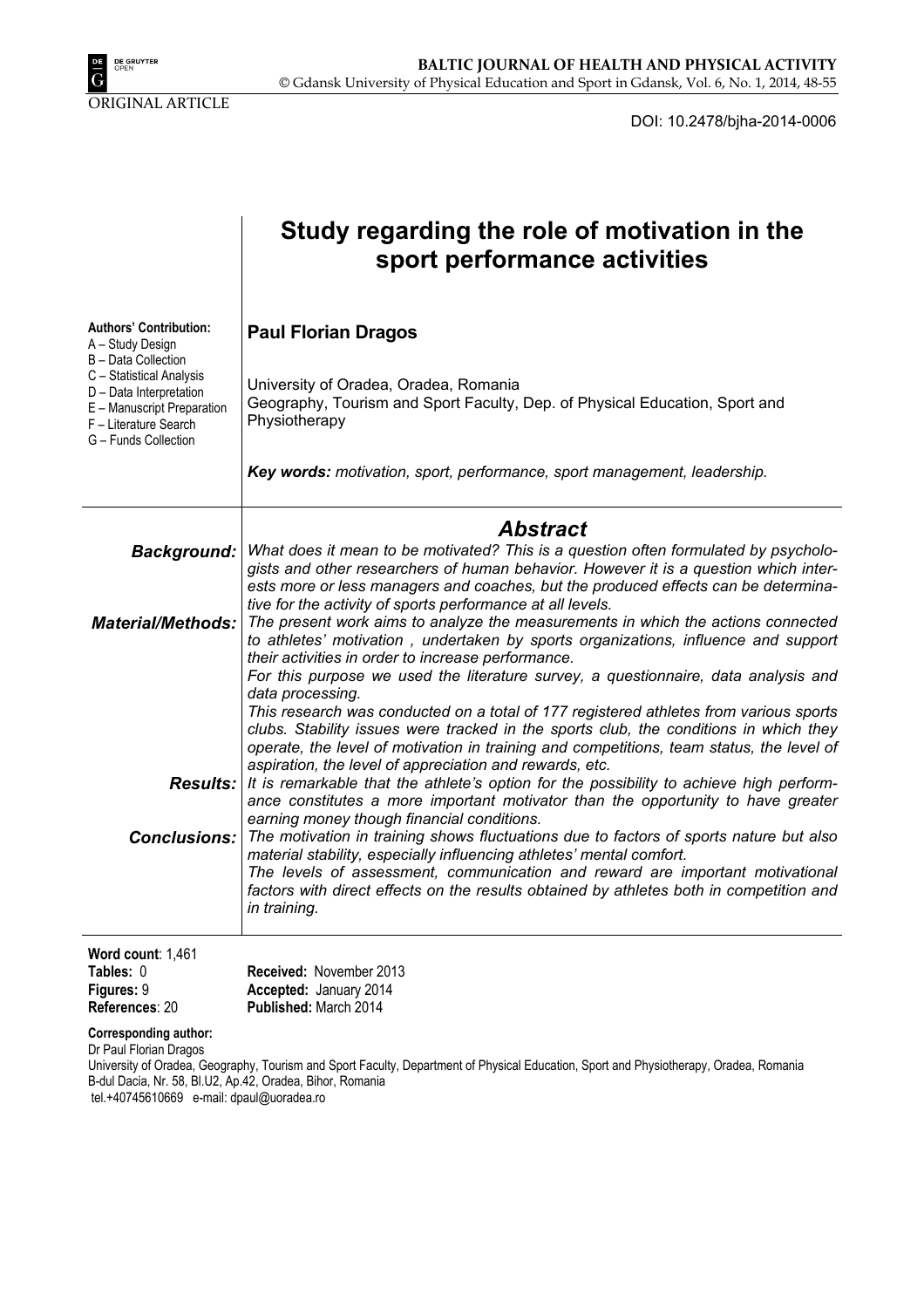## **Introduction**

This paper deals with the role of motivation in sport at the level of athletes [1, 2, 3, 4], which is fundamental factor in achieving superior performance at all levels of activity.

The frequent changes occurring on the economic, social and sports plane, as well as the proven importance of the motivational act, provide it with a special importance both as a theoretical approach and especially as a practical approach [5, 6].

Thus, the present paper work aims to bring a modest contribution to the analysis of the phenomenon of motivation, which became a factor of utmost importance for the high performance sports activity as well.

From the etymological point of view, the term "motivation" comes from the Latin word "movere", which means movement.The Romanian Language Dictionary [7] defines motivation as being the totality of reasons or mobiles (conscientious or not) which determines someone to do something or achieve certain purposes.

Zlate defines motivation as the body's inert state of necessity which orients and directs the behavior towards its satisfaction and, therefore, its elimination. Jones defines motivation as being the measure in which a persistent effort is directed towards reaching a goal. Lewin explains motivation through the stimuli which act upon the body, a fact which triggers a response behavior, while Nuttin insists upon the dynamic and directional aspects of motivation [5].Thus, most authors relate motivation to attitudes. Newcomb considers that attitudes are accompanied by reasons and that their variable intensity depends on their intrinsic motivation. Motivation is thus both a prerequisite and a product of attitude [8].

In the domain of high performance sports activities, motivation has been less related to directing functions and more to the activating ones [9, 10, 11]. Studying athletes' motivation dynamics [12, 13, 14]. Vanek presents their following four stages:

- 1. Generalization stage when achild or a teenager is motivated by the tendency to move and to succeed;
- 2. Differentiating stage, when a sports discipline is chosen;
- 3. Specialized preferences stage, when the athlete achieves performance in the chosen discipline, goingthrough various motivational routes;
- 4. Motivational involution stage, when the athlete falls back under the influence of primary or secondary motivations (material advantages, failures, injuries, lack of cohesion in the group, etc.).

High performance sport requires efforts and giving up things which most often are difficult to understand (activities taken to the limit of biological and mental bearing, repeated stressful situations, temporary deprivation of satisfying certain natural needs, etc.) [15]. Thus, the following question is raised: what does performance sport offer to compensate for so many inconveniences?

Starting from the assumption that in time it has been proven that the difference of value between two teams or two athletes can be replaced by strong motivation and proper physical training, this research was focused on the following themes:

- determination of the application level of methods and means mentioned in the specialty literature;
- inventory through proper procedures and techniques of motivational indexes of the studied subjects;
- identification of internal and external factors which may stimulate performance;
- analysis of motivation policy in order to obtain high performance.

## **Material and methods**

The choice of research methods and techniques has been made according to the studied issue, with the established objectives and hypotheses, endeavor which has allowed us to get to know the studied phenomena in relation with up-to-date theories, practices and realities. In consequence, the following methods and techniques have been chosen:

- study of specialty literature
- a questionnaire.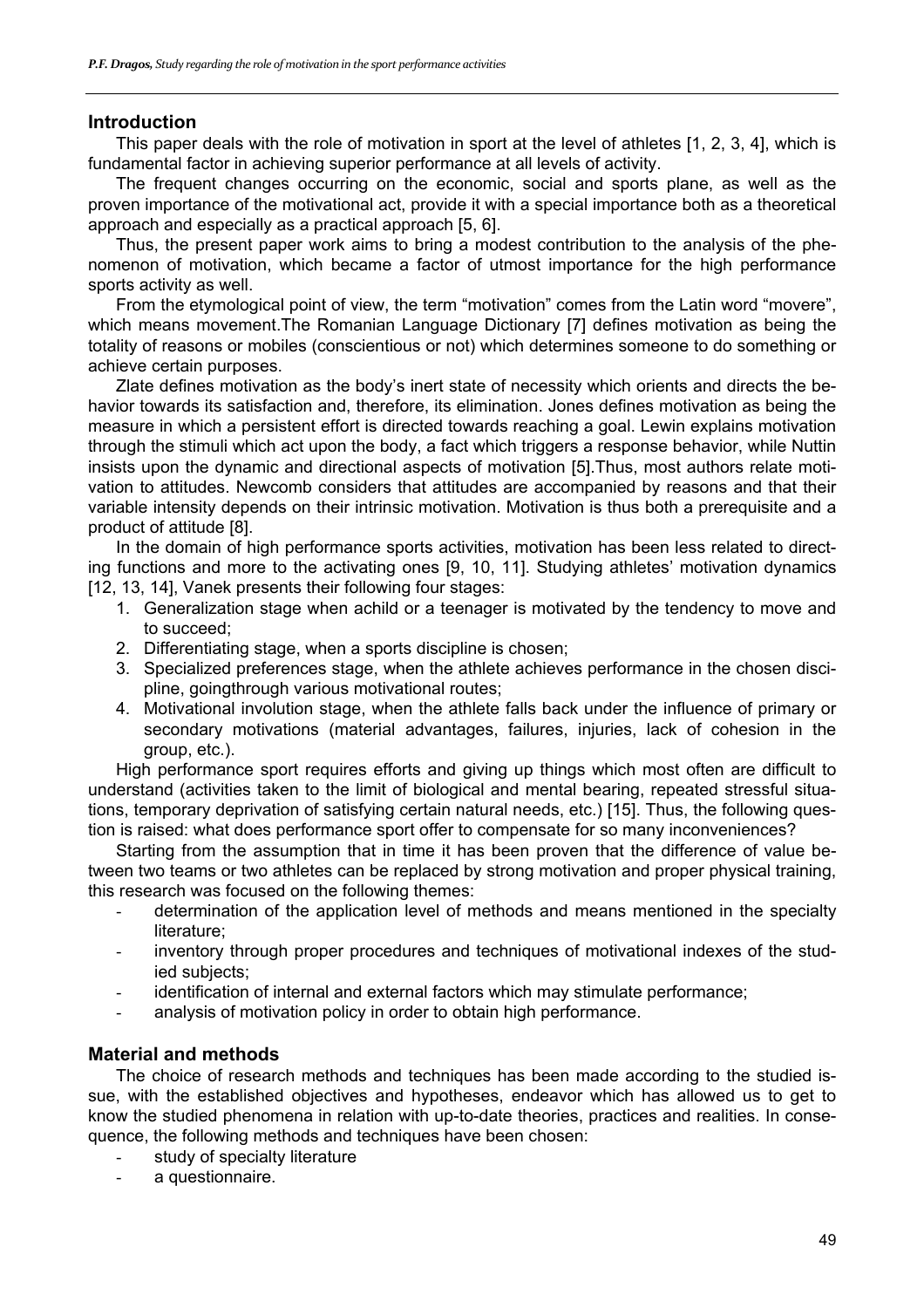After establishing the research approach strategy, I have decided to accomplish the study on a number of 200 athletes belonging to various sports clubs. Because of some of the potential respondents' reserve and because of the mistakes in filling in the questionnaire, 177 correctly filled in questionnaires were collected.

The sampling was mixed (random and directed) because of the following reasons:

- sports organizations of various sizes and statuses were taken into consideration;
- from each type, the subjects were selected first of all according to their availability to answer the questionnaire.

The sample was subjected to analysis through the following:

- the practiced sport:most of them (29%) practice football, followed by handball (20%), volleyball (12%), basketball (10%), tennis and karate (6%), judo and athletics (5%), sledding (4%) and gymnastics (3%);
- the level of performance: level  $IV -$  beginners, level III the ones who pass to the performance sport, level II - performance athletes, level I - high performance athletes;
- gender: 63% are males and 37% are women;
- the level of instruction: high school (68%), academic studies (17%), post-graduate studies (11%) and 4% graduated from or are about to graduate from coaching courses;
- gender: 63% are males and 37% are female;
- time spent at the sportsclub: the largest category comprises athletes who have spent up to 3 years within the sports club where they currently practice (71%), followed by those who have been with the current club for 4-7 years (20%) and those who have been with the club for over 7 years (9%).

Data interpretation followed the analysis of some marks which can provide important aspects regarding the level of subjects'motivation (stability within the club, significance and importance of activity, material and financial conditions, status in the team or group, aspiration level, acknowledgement of merits, etc.).



Fig. 1. The significance of the activity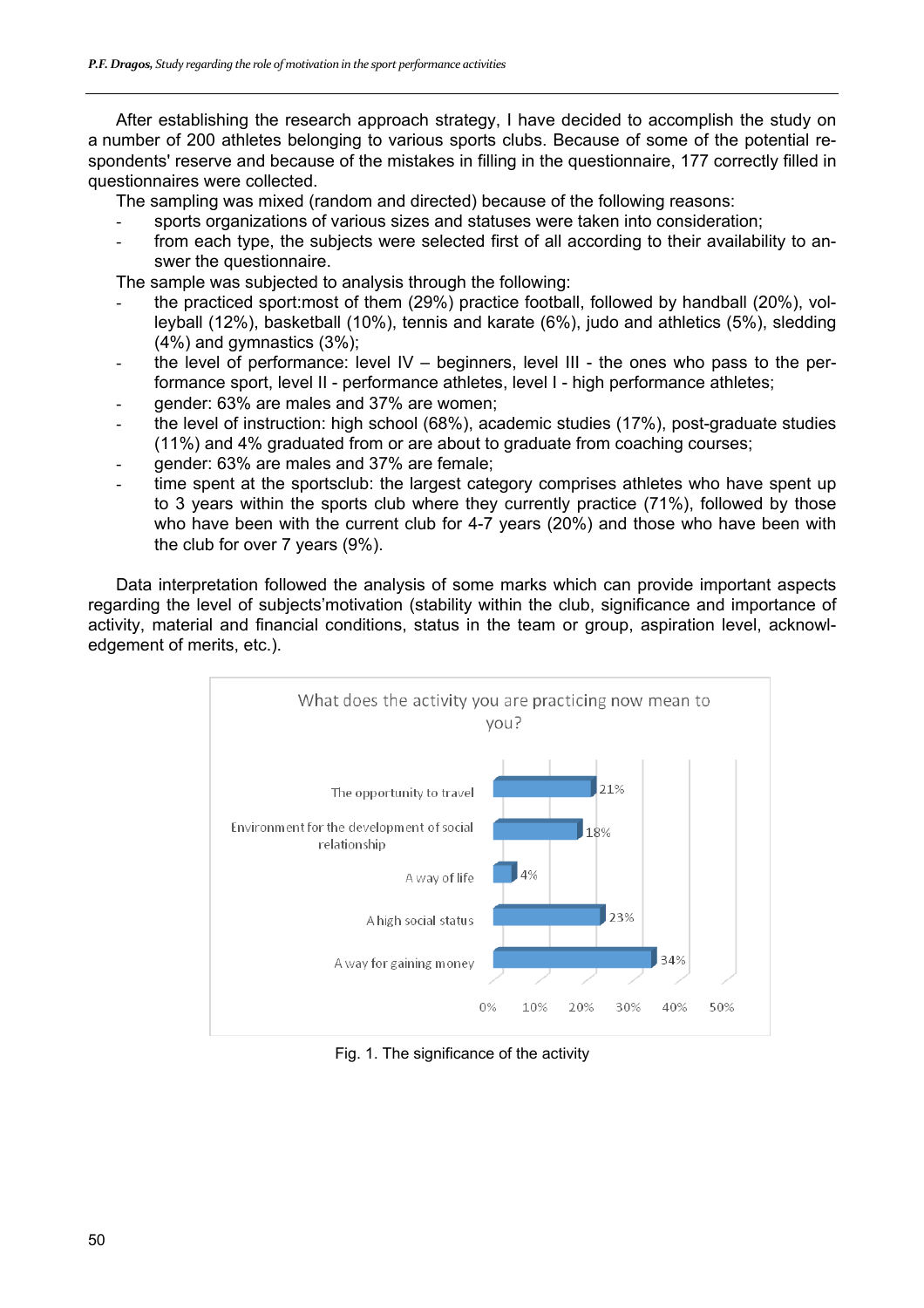

Fig. 2.The level of financial reward



Fig. 3. Thestatus in the team



Fig. 4. The importance within the group



Fig. 5. Working conditions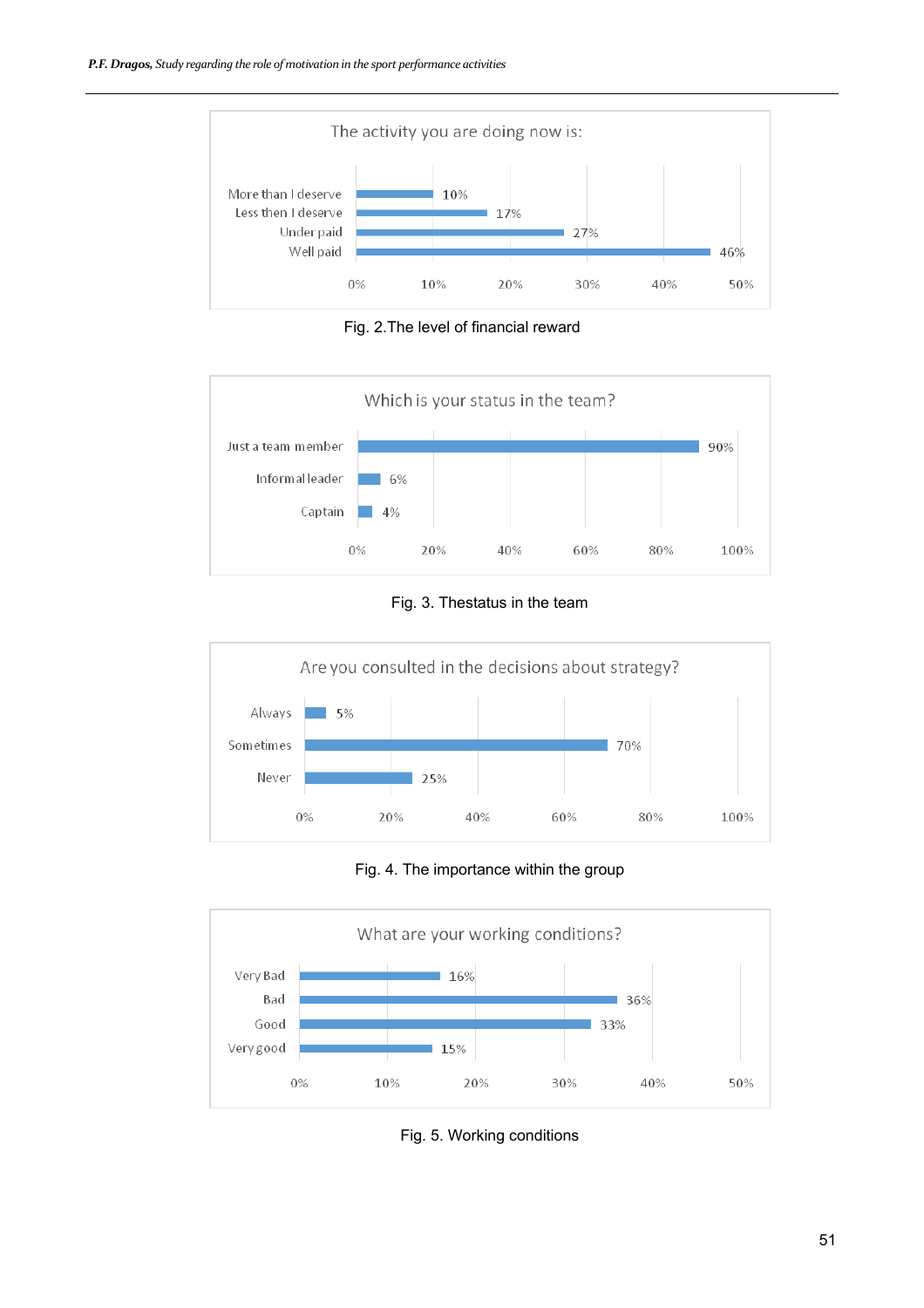

Fig. 6. Motivation in training



Fig. 7. Motivation in competitions



Fig. 8. Aspirations at the sports level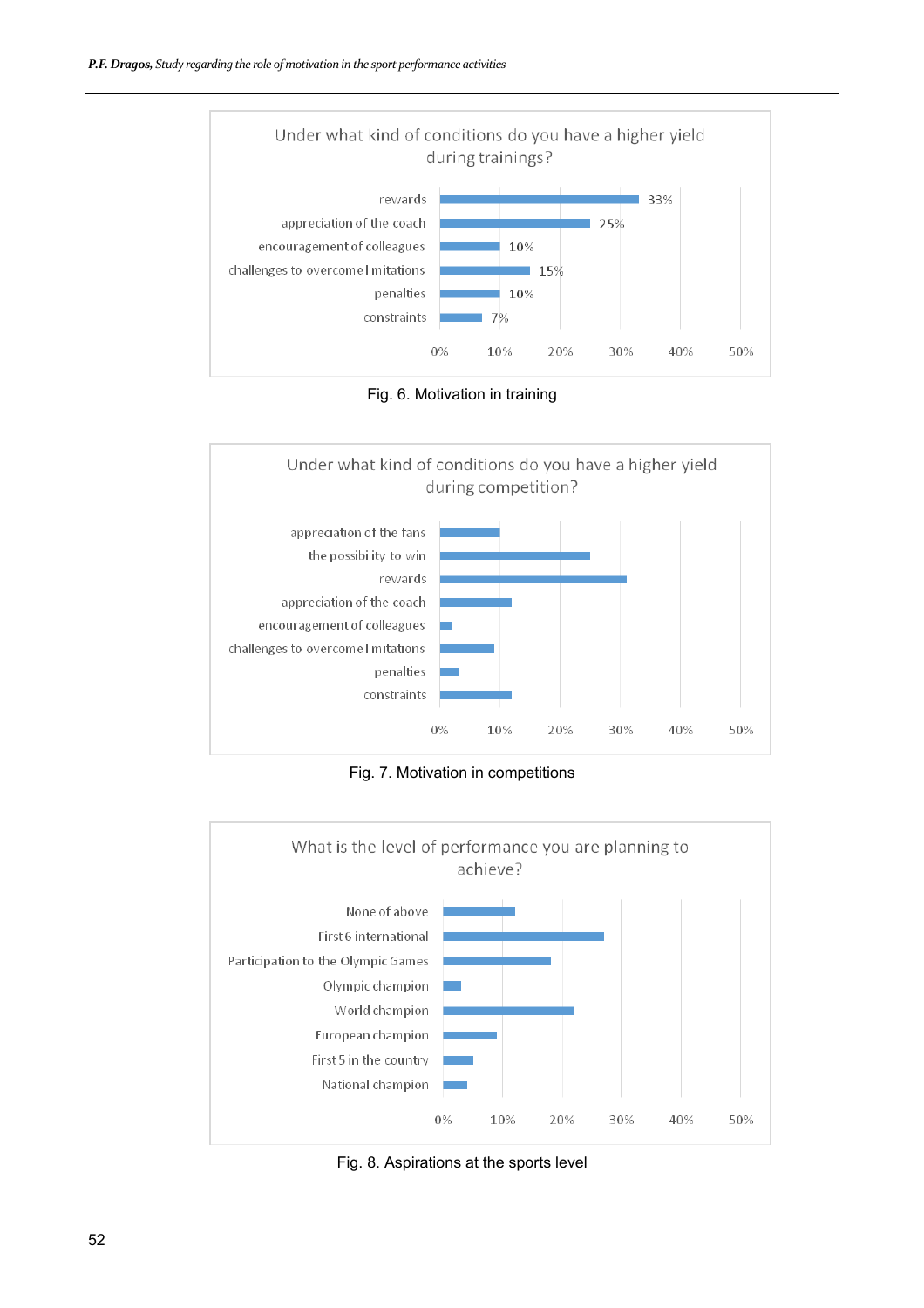



## **Discussions**

Stability within a sports club [10] presents important landmarks in terms of athletes' motivation. The transfer of high performance athletes from one club to another is made only based on certain reasons (more or less objective) related to the situation and moment in which the transfer is accomplished.

Just as working conditions represent an important motivating element for employees [16], athletes are also more motivated when they benefit from proper training conditions. It is obvious that providing quality conditions increases their pleasure and efficiency.

The athletes' status in the teamor group [17] can bring supplementary motivation regarding themselves and their colleagues. First of all, team captains, due to their responsibility, should motivate the team, especially during difficult moments. Experienced athletes or influential onesinthe group can constitute really strong points in terms of morals and motivation.

Each athlete of the group should be encouraged to express their opinions [18], even if unfavorable to some of the group, as long as they have reasons for them. They should be sure of the fact that they have the possibility to express themselves favorably to the group, without having the tendency to place themselves in the center of attention. They should also state their expectations ofthe team, an element which favors good communication.

The level, to which athletes involved in high performance activity aspire, indicates their motivation level during trainings and competitions. If athletes do not have high aspirations, one cannot have high expectations ofthem [12].

Material motivation cannot be ignored when it comes to athletes' performance [19, 20]. Finally, more emphasis is laid on the material part than on stimulation related to achieving certain great sports performance.

### **Conclusions**

Beside the material motivating methods and means, a series of non-material methods should be used: methods which complete the material ones or, sometimes, even replace them.

The possibility of obtaining superior performance constitutes a motivating element which is, in most cases, more important than the possibility of gaining money. In this respect, a statement made by a famous football playeris relevant. He said: "You can buy players, but not history. I prefer the glory at Liverpool than the money of Manchester City. I am proud to wear the cormorants' shirt".

An obvious relationshipwas noticed between motivation and individual performance: the strongly motivated are always efficient; they succeed in everything they do and they become real professionals, irrespective of their activity domain. The more motivated they are, the sooner they succeed, the better they become, and all this without apparent effort.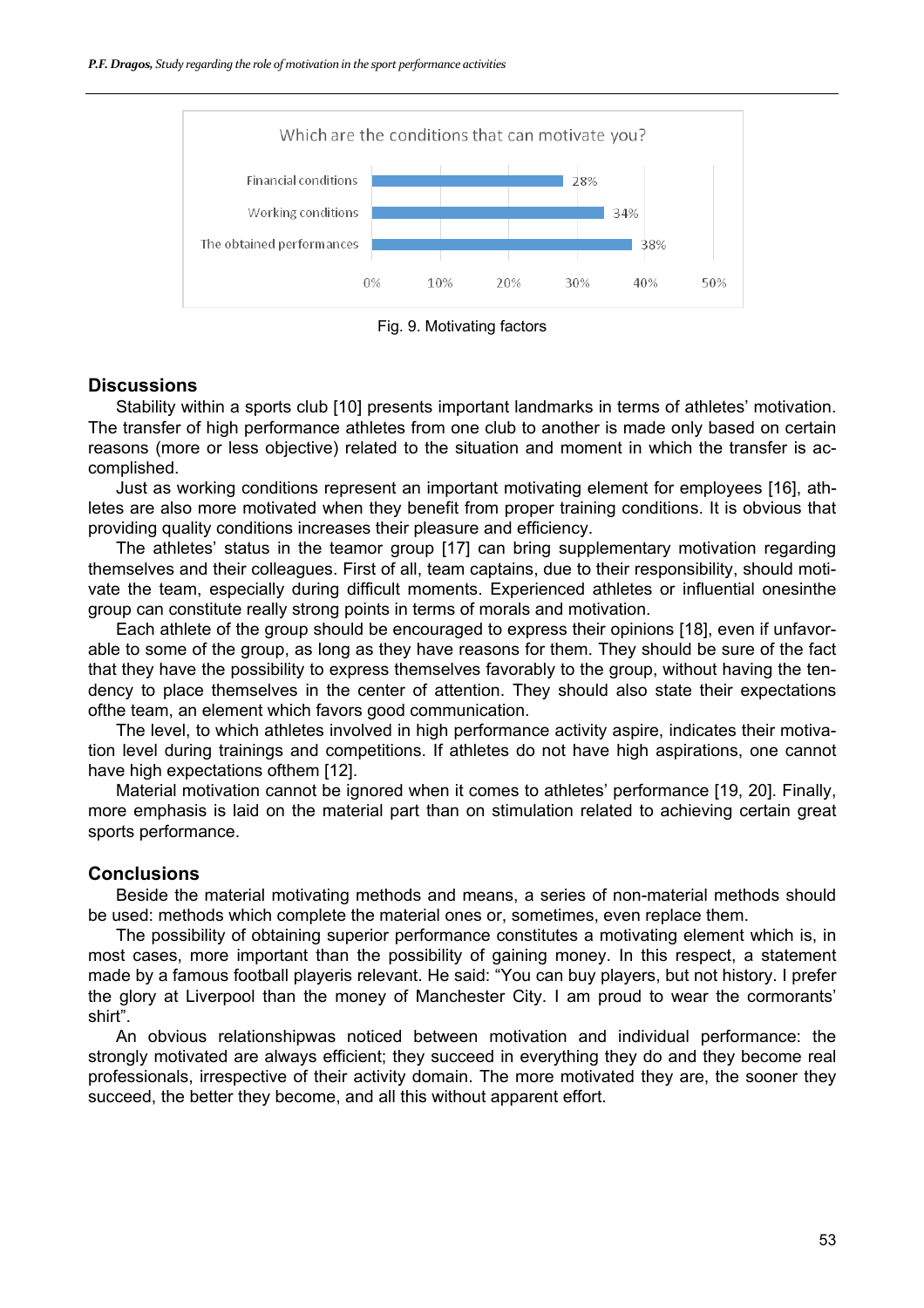

Graphically, the connection between them could be represented as follows:

Fig. 10. Motivational link

It is difficult to imagine something that is more important than motivation in obtaining success in sports. Often, we are tempted to state that great performances are based on inborn skills. A closer look upon the lives and training of great performers makes us acknowledge the fact that their performanceisa combination of physical abilities and the intense desire to be better and better. The sports literature and history are rich in sports names who excelled due to a strong inner desire to succeed at the sports level, being able to supply the physical attributes such as height, velocity, strength or skill.

#### **References**

- 1. Hagger MS, Chatzisarantis NLD. Intrinsic motivation and self-determination in exercise and sport. Champaign, Ill.: Human Kinetics; 2007.
- 2. Deci EL, Flaste R. Why we do what we do: Understanding self-motivation. New York: Penguin Books;1996.
- 3. Hodge K. The complete guide to sport motivation. London: BLACK A & C; 2005.
- 4. Gonzalez DC. The art of mental training A Guide to Performance Excellence. GonzoLane Media; 2013.
- 5. Danaiata I, Bibu, N, Prediscan M. Management bazeleteoretice [Management theoretical basis]. Timisoara: Ed. Mirton; 2002. Romanian.
- 6. Derek T, Hall L. Fundamentals of human resource management. Pearson Education Limited; 2009.
- 7. Dictionarulexplicativ al limbiiromane, editia a II-a [Explanatory Dictionary of the Romanian Language, second edition], Academia Romana, Institutul de Lingvistica "lorgulordan", EdituraUniversEnciclopedic Gold; 2012. Romanian.
- 8. Bill K. Sport management. Exeter: Learning Matters; 2009.
- 9. Gentile D. Teaching sport management: A practical guide. Sudbury, MA: Jones and Bartlett Publishers Ltd.; 2010.
- 10. Elliot AJ, Dweck CS. Handbook of competence and motivation. New York: The Guilford Press; 2007.
- 11. Elliot AJ. Handbook of approach and avoidance motivation. New York: Tazlor and Francis Group Ltd.; 2008.
- 12. Turcu C, Ionescu D. Psihologia sportului, Compendiu. Timisoara: EdituraPolitehnica; 2004. Romanian.
- 13. Withmore J. Coaching pentruperformana [Coaching for performance] Bucuresti: Ed. Publica; 2008. Romanian.
- 14. Heckhausen J, Heckhausen H. Motivation and action. Cambridge UK: Cambridge University Press; 2010
- 15. Lussier R, Kimball D. Applied sport management skills. South Western, USA; 2009.
- 16. Herzberg F, Mausner B, Bloch Snyderman B. The motivation to work. Transaction Publishers; 1993.